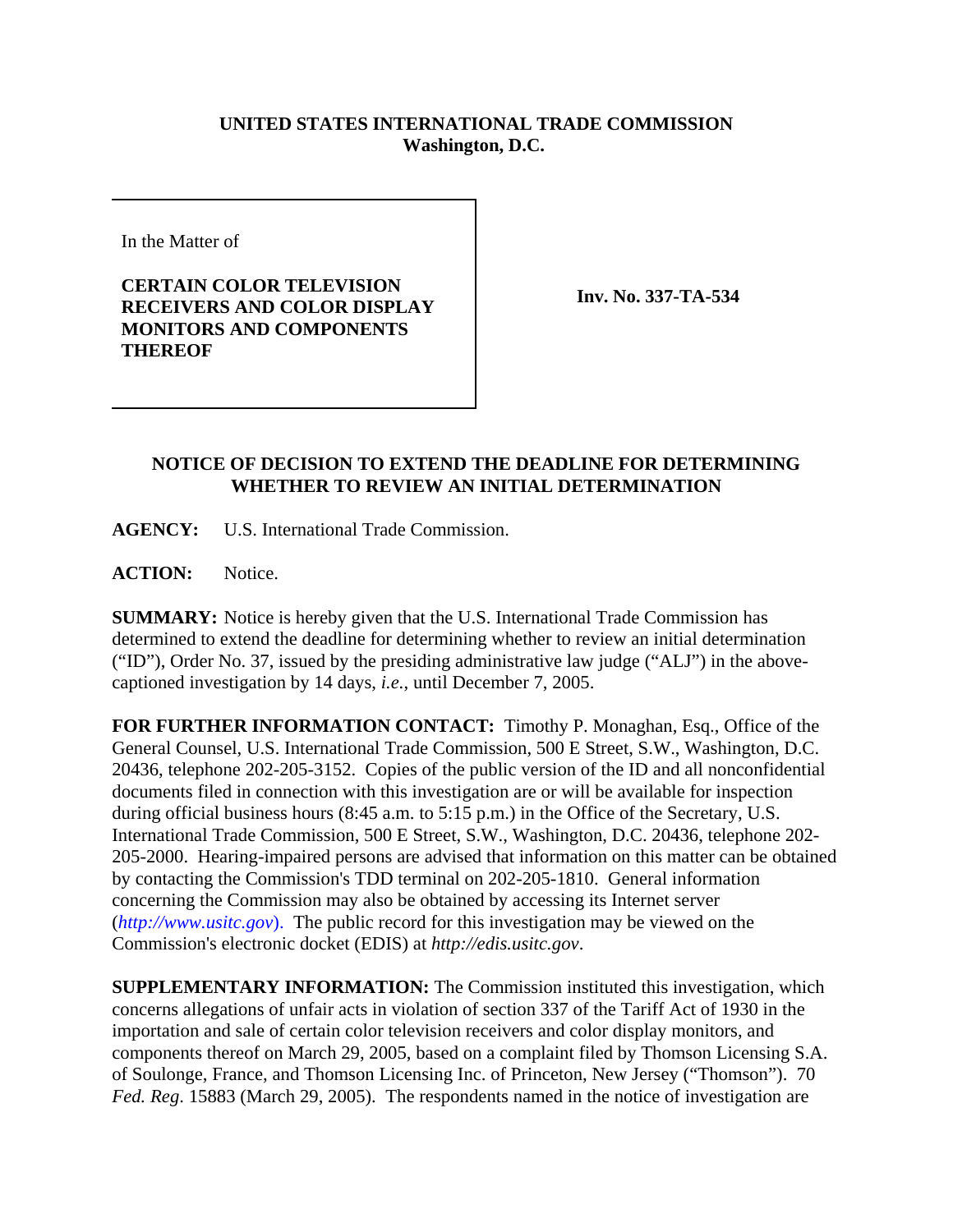BenQ Corp. of Taoyuan 33 of Taiwan; BenQ Optronics (Suzhou) Co., Ltd. of China; BenQ America Corp. of Irvine, California; and AU Optronics Corp. of Hsinchu, Taiwan (collectively "respondents"). Thomson's complaint alleged that respondents' products infringed claims of five different patents held by Thomson, including U.S. Patent No. 5,452,195 ("the '195 patent"), and U.S. Patent No. 5,389,893 ("the '893 patent").

On October 17, 2005, the ALJ issued an ID (Order No. 32) granting respondents' motion for summary determination that the accused products do not infringe the asserted claims of the '195 patent. On November 16, 2005, the Commission determined not to review Order No. 32.

On September 12, 2005, respondents moved for summary determination that the accused products do not infringe the asserted claims of the '893 patent, or in the alternative, that the '893 patent is invalid. Thomson filed a response opposing the motion. The Commission investigative attorney ("IA") did not respond to the motion.

On October 24, 2005, the presiding ALJ issued an ID (Order No. 37) in which he granted the summary determination motion in part, finding no literal infringement of the '893 patent. He also denied the motion for summary determination as to infringement of the '893 patent under the doctrine of equivalents and denied the motion for summary determination of invalidity of the '893 patent.

On October 31, 2005, complainant Thomson and the IA filed petitions for review of the grant of summary determination of no literal infringement. On November 7, 2005, respondents filed a response to Thomson's and the IA's petitions for review. On November 7, 2005, respondents also filed a motion to strike certain arguments and supporting exhibits from complaint's petition. On November 17, 2005, complainant Thomson filed a response to the motion to strike.

On November 16, 2005, the parties moved jointly to extend the target date and procedural schedule, given that they expected to enter into a settlement agreement no later than December 1, 2005. On November 17, 2005, the ALJ issued Order No. 42 in which he granted the joint motion in part, extending the due date for the filing of the initial post-hearing briefs from December 1, 2005, to December 8, 2005.

In light of Order No. 42, the Commission has determined to extend the deadline for determining whether to review the subject ID, by 14 days, *i.e.*, until December 7, 2005.

The authority for the Commission's determination is contained in section 337 of the Tariff Act of 1930, as amended (19 U.S.C. § 1337), and in section 210.42 of the Commission's Rules of Practice and Procedure (19 C.F.R. § 210.42).